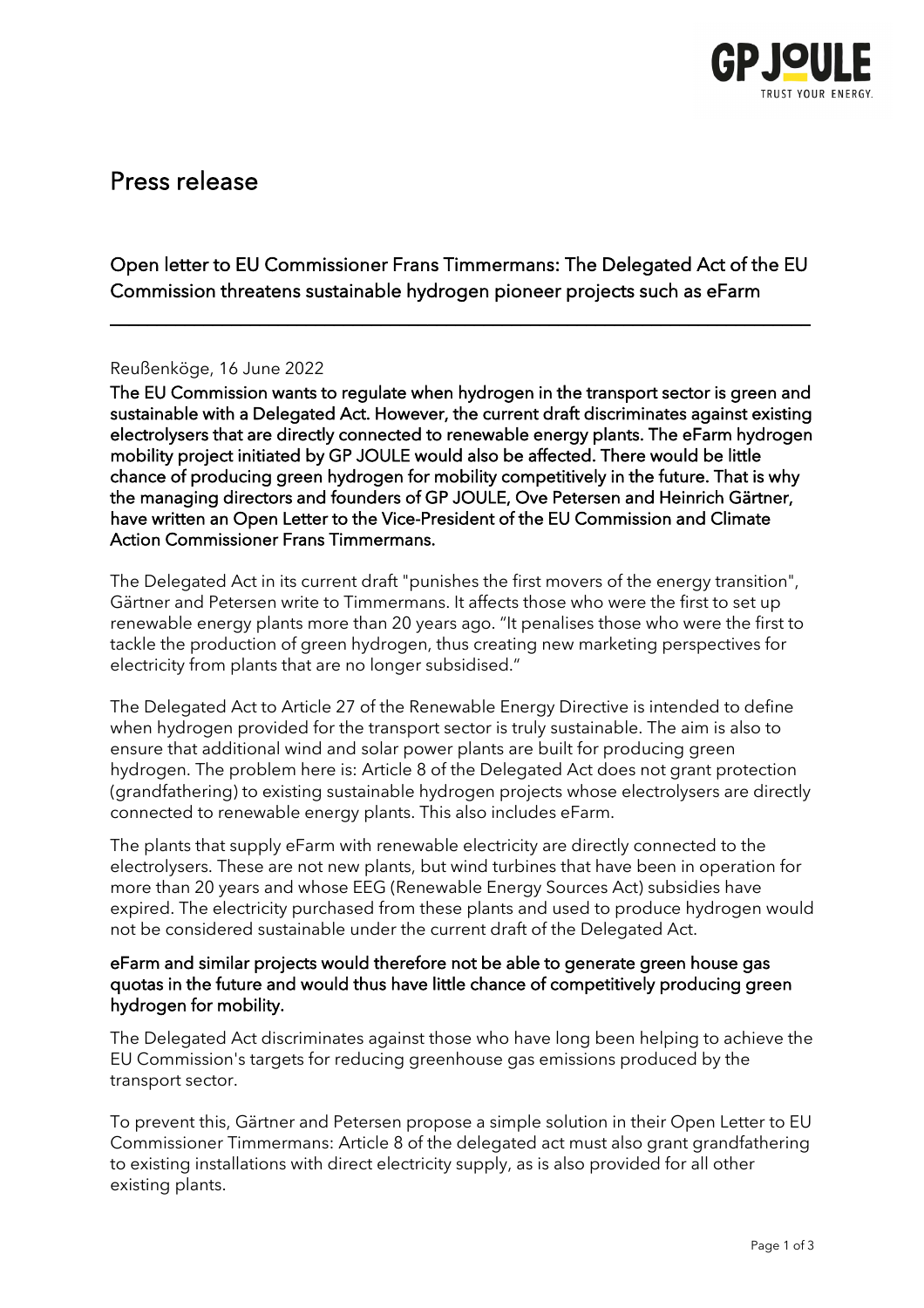

The Open Letter to Climate Action Commissioner and EU Commission Vice-President Frans Timmermans can be found here [INSERT LINK].



### Images

One of eFarm hydrogen production facilities in Bosbüll, North Frisia.



The managing directors and founders of GP JOULE, Ove Petersen and Heinrich Gärtner.

Image rights: GP JOULE, for use free of charge in connection with reporting on the Open Letter to EU Commissioner Frans Timmermans.